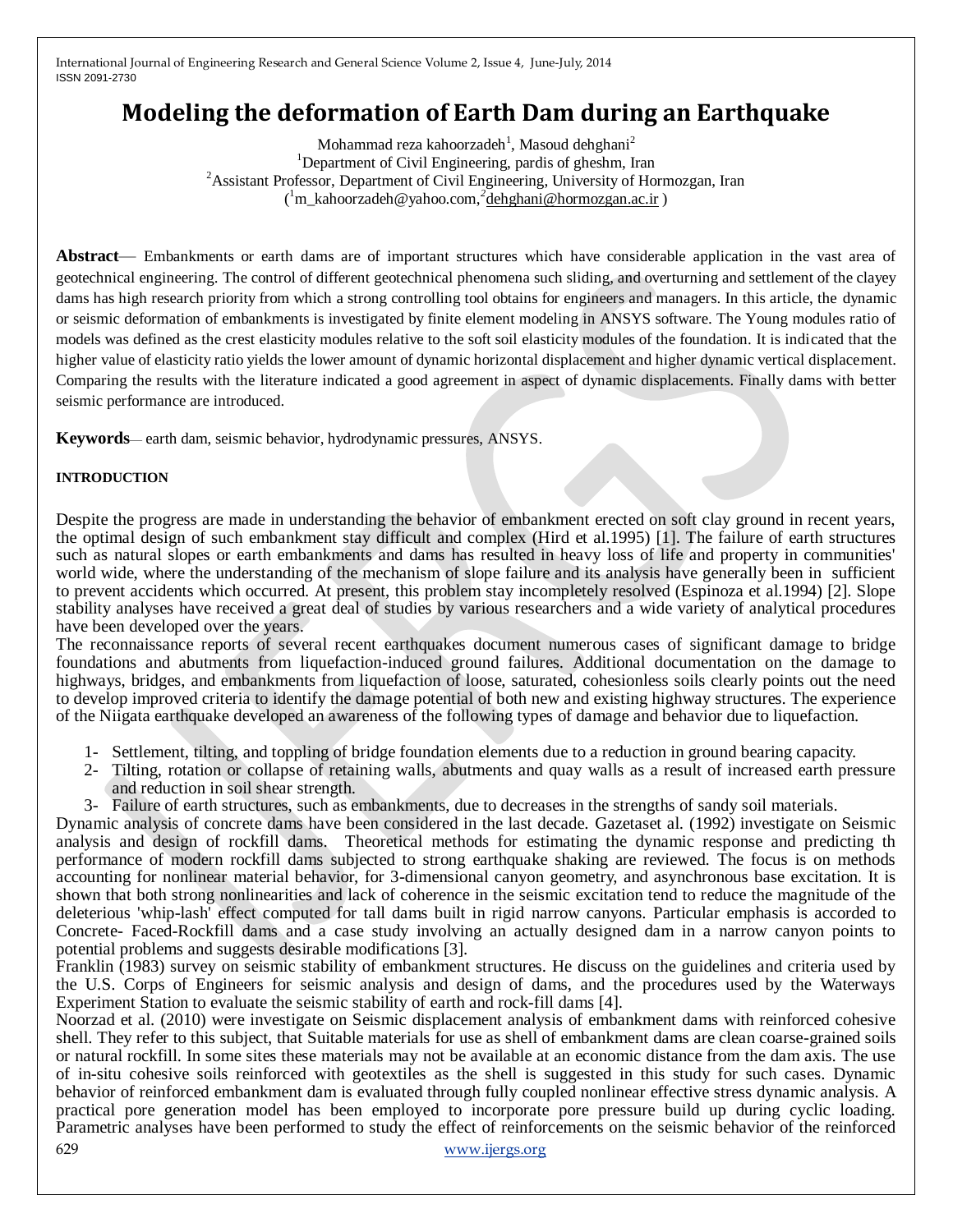dam. Results showed that reinforcements placed within the embankment reduce horizontal and vertical displacements of the dam as well as crest settlements. Maximum shear strains within the embankment also decreased as a result of reinforcing. Furthermore, it was observed that reinforcements cause amplification in maximum horizontal crest acceleration [5].

Okamura et al. (2013) were investigate on Seismic stability of embankments subjected to pre-deformation due to foundation consolidation. It has been reported that the major cause of earthquake damage to embankments on level ground surfaces is liquefaction of foundation soil. A few case histories, however, suggest that river levees resting on nonliquefiable foundation soil have been severely damaged if the foundation soil is highly compressible, such as thick soft clay and peat deposits. A large number of such river levees were severely damaged by the 2011 off the Pacific coast of Tohoku earthquake. A detailed inspection of the dissected damaged levees revealed that the base of the levees subsided in a bowl shape due to foundation consolidation. The liquefaction of a saturated zone, formed at the embankment base, is considered the prime cause of the damage. The deformation of the levees, due to the foundation consolidation which may have resulted in a reduction in stress and the degradation of soil density, is surmised to have contributed as an underlying mechanism. In this study, a series of centrifuge tests is conducted to experimentally verify the effects of the thickness of the saturated zone in embankments and of the foundation consolidation on the seismic damage to embankments. It is found that the thickness of the saturated zone in embankments and the drainage boundary conditions of the zone have a significant effect on the deformation of the embankments during shaking. For an embankment on a soft clay deposit, horizontal tensile strain as high as 6% was observed at the zone above the embankment base and horizontal stress was approximately half that of the embankment on stiff foundation soil. Crest settlement and the deformation of the embankment during shaking were larger for the embankment subjected to deformation due to foundation consolidation [6].

## **INTRODUCTION OF FORCES AND MODELING BY SOFTWARE**

The momentum equations for two dimensional flows in a vertical plane (Fig.1), integrated over a control volume are written as (Demirel, 2012) [7]:

$$
\frac{\partial}{\partial t} \int_{CV} u d\forall + \int_{CS} u \vec{V} d\vec{A} = -\frac{1}{\rho} \int_{CV} \frac{\partial p}{\partial x} d\forall + \theta \int_{CS} \vec{\nabla} u d\vec{A} - \int_{CV} a_x d\forall \n\frac{\partial}{\partial t} \int_{CV} w d\forall + \int_{CS} w \vec{V} d\vec{A} = -\frac{1}{\rho} \int_{CV} \frac{\partial p}{\partial z} d\forall + \theta \int_{CS} \vec{\nabla} w d\vec{A} - \int_{CV} g d\forall
$$
\n(1)

where *x* and *z* are coordinate axes in horizontal and verticaldirections respectively, *ax* is horizontal ground acceleration,*u* and *w* are velocity components,  $\vec{V}$  is velocity vector relative to the moving ground, *p* is pressure, *t*is time, *g* is gravitational acceleration, ν is kinematic viscosity, *ρ* is fluid density, is the del operator, *CV* indicates control volume, *CS* indicates control surface and d*A* is the area element normal to the control surface pointing out of the control volume. Horizontal ground acceleration is included to represent earthquake excitations (Demirel, 2012) [7].



**Figure 1.** Definition sketch of dam-reservoir system subjected to earthquake

630 [www.ijergs.org](http://www.ijergs.org/)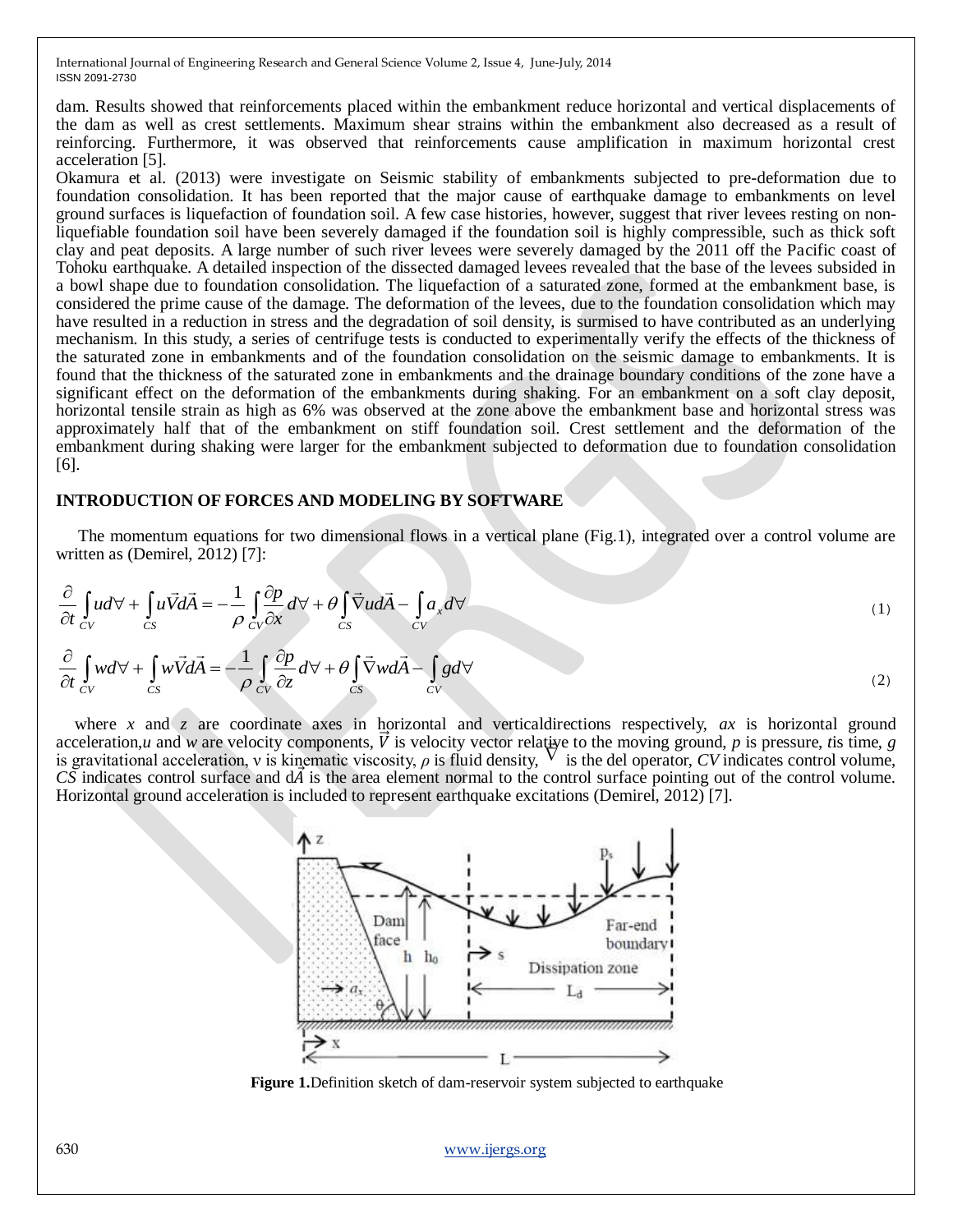Chopra presented ananalytical expression for the variation of hydrodynamicpressures on a vertical dam face during arbitrary groundmotion (Chopra, 1990) [8]:

$$
p^{x}(0, z, t) = \frac{4\rho a}{\pi} \sum_{n=1}^{\infty} \frac{(-1)^{n-1}}{2n-1} \cos \lambda_n z \int_0^t a_x(\tau) J0\{\lambda_n c(t-\tau)\} d\tau
$$
\n(3)

where*J0*=the Bessel function of the first kind of zero. The determination of hydrodynamic response of a vertical dam face to prescribe earthquake motion involves the numerical evaluation of Eq. (3).

## **NUMERICAL ANALYSIS**

In this article, the dynamic or seismic deformation of embankments is investigated by finite element modeling in ANSYS software. Like other systems of analysis, in thisanalytical system, that is composed fromdam and its surrounding soil. Initially the Mohr–Coulomb failure criterion and drained behavior was considered for all the materials. Material properties that have been adopted in this study are presented in table 1.That this work is done in part of Engineering Data from software.

| Layer of<br>dam     | (kg/3) | E<br>(pa) | $\mathbf{v}$ | G<br>(pa)     |
|---------------------|--------|-----------|--------------|---------------|
| Foundation          | 800    | $3E + 07$ | 0.25         | $1.2E + 07$   |
| Saturated<br>layer  | 900    | $2E+07$   | 0.45         | $6.866E + 06$ |
| Saturated<br>layer1 | 1900   | $4E + 06$ | 0.3          | 1.538E+07     |
| Saturated<br>layer2 | 1900   | $6E + 06$ | 0.3          | $2.307E + 06$ |
| Saturated<br>layer3 | 1900   | $6E + 06$ | 0.48         | $2.027E + 06$ |

#### TABLE 1- MATERIAL PROPERTIES

The first step for the analysis of Dam system and its interaction with soil and the surrounding fluid, is creating geometry. For this purpose, from existing tools in Ansys software were used. Fig. 2 shows the geometry of dam and foundation.



Figure 2.geometry of dam and foundation

631 [www.ijergs.org](http://www.ijergs.org/)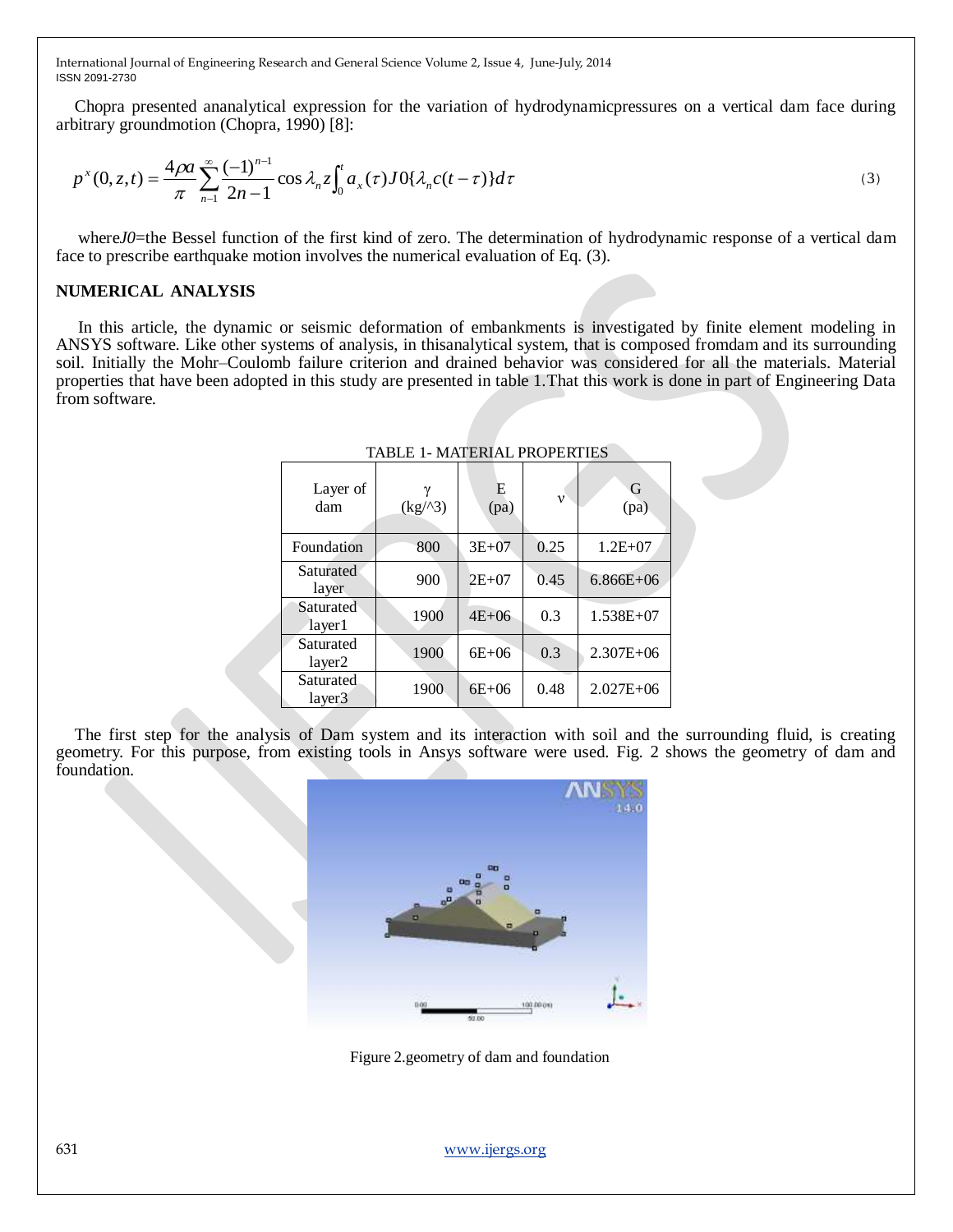The modeling of damshave adimension, that are shown in Fig. 3.



Figure 3.the geometrical dimensions ofDam

After thegeometry of themodel, shouldcreate the appropriatemesh. Typical adopted mesh is shown in Fig. 4.



Figure 4.used Mesh for model

Figures5to7 shows thehorizontal displacementofdams. The purpose of thisstudy and threedifferentdamsis Comparison ofhorizontal displacementand dynamicssettlementunderseismicloads.





Figure 6. Minimum and maximum of dynamic

632 [www.ijergs.org](http://www.ijergs.org/)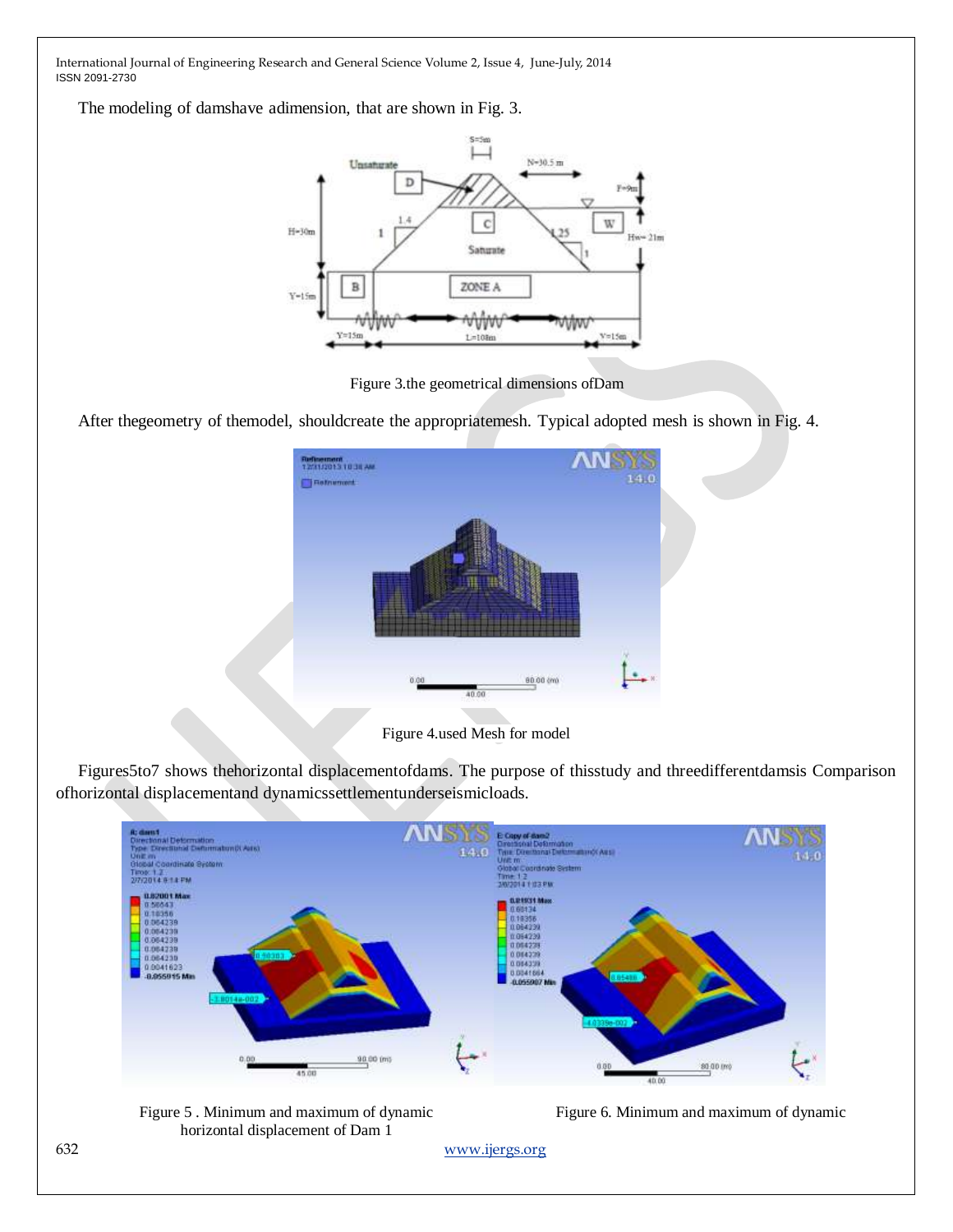> F: Copy of Copy of dam3<br>Directional Deformation 3<br>Type: Directional Deformation(X Axis)<br>Unit: m  $14.0$ Global Coordinate System Time: 1.2<br>2/6/2014 12:44 PM 0.81872 Max<br>0.54651 0.18356 0.064239 0.064239 0.064239 0.064239 0.646 0.064239 0.0041752  $-0.055889$  Min 3.6258e-002  $_{0.00}$ 80.00 (m) 40.00

horizontal displacement of Dam 2

Figure 7. Minimum and maximum of dynamic horizontal displacement of Dam 3

Also, figures8to10show theminimumandmaximum ofdynamicverticaldisplacement(settlement) inthe earthquake.



Figure 8 . Minimum and maximum of dynamic vertical displacement of Dam 1